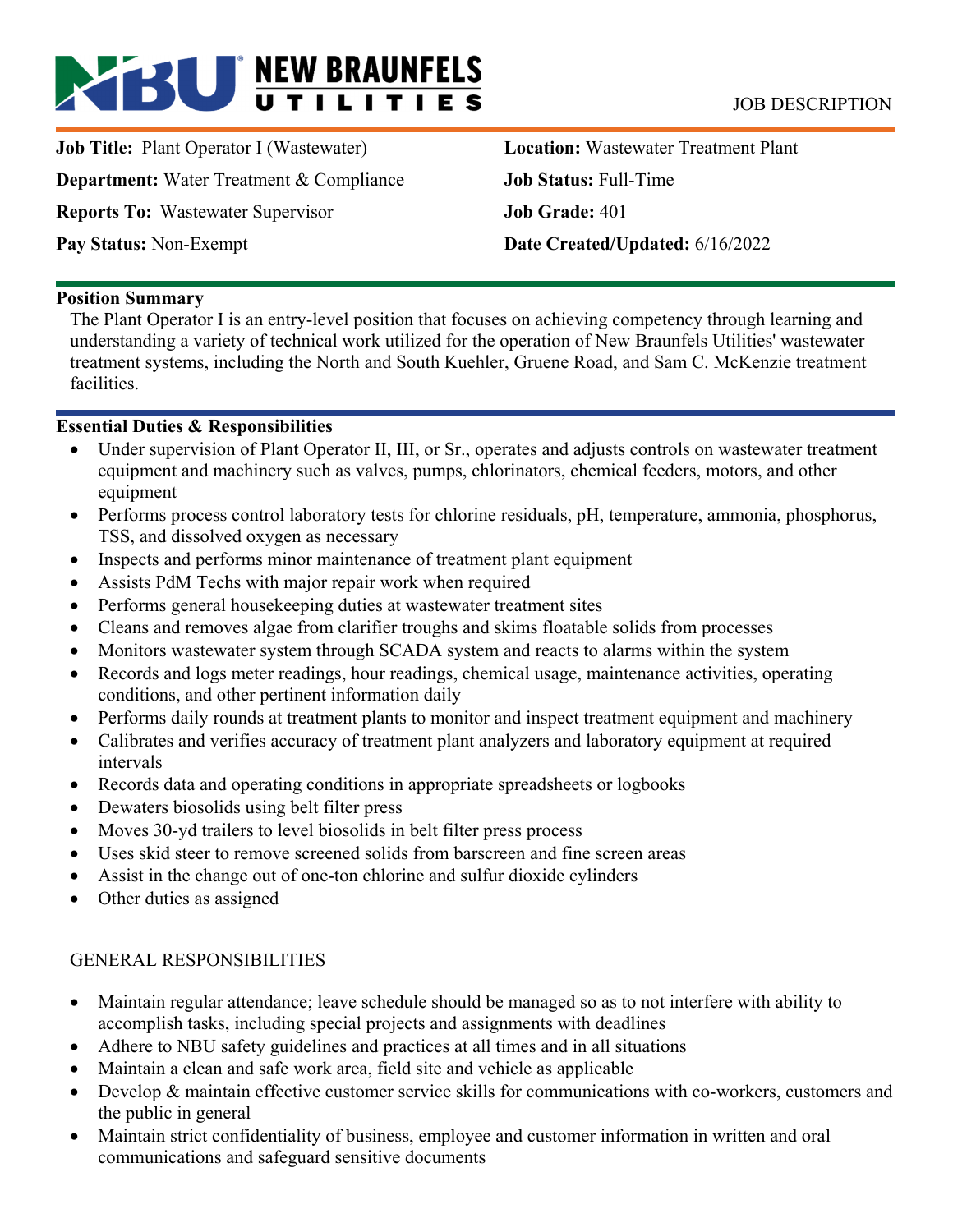- Adhere to NBU policies and procedures
- Exemplifies NBU Core Values of Integrity, Stewardship, Team and Safety
- Participate in and support initiatives to reach annual NBU Performance Measures.

| <b>Formal Education and Work Experience Requirements</b> |                                                |
|----------------------------------------------------------|------------------------------------------------|
| Degree/Diploma Obtained: High School                     | Required Field of Study: General Studies       |
| Diploma/GED                                              | <b>Other:</b> Click or tap here to enter text. |
| Work Experience Time Frame: No Experience                |                                                |

#### **Certification and Licensures Requirements**

- Employee must obtain a Class 'D' Wastewater Operator License within one year of employment
- Class 'C' Wastewater Operator License must be obtained prior to expiration of the 'D' Water Operator License
- Class 'C' Driver's License

#### **Other Minimum Qualifications**

- Flexibility in available hours, including holidays, weekends, and/or after hours is required.
- Must reside within a thirty-minute response time of the NBU Service Center as measured by an internet mapping tool.

#### **Knowledge of Computer Software**

|                        | No Knowledge | Beginner    | Intermediate | Expert |
|------------------------|--------------|-------------|--------------|--------|
| Arc GIS                | $\boxtimes$  |             |              |        |
| AutoCAD                | ⊠            |             |              |        |
| <b>Crystal Reports</b> | $\boxtimes$  |             |              |        |
| Microsoft Access       | ⊠            |             |              |        |
| Microsoft Excel        |              | $\boxtimes$ |              |        |
| Microsoft Word         |              | $\boxtimes$ |              |        |
| Microsoft Publisher    | $\boxtimes$  |             |              |        |
| Microsoft PowerPoint   | IX           |             |              |        |

#### **Other Software Knowledge**

Click or tap here to enter text.

#### **Experience with Machines, Tools, Equipment and Other Work Aids**

Telephone, fax machine, front end loader, bobcat, lawn equipment, hand tools, hand trucks, hoses, skimmers, lab equipment, personal computer, printer, Microsoft office.

Pumps, motors, blowers, belt press & other mechanical tools are used frequently. Chemical hazards are regular, chlorine, sulfur dioxide.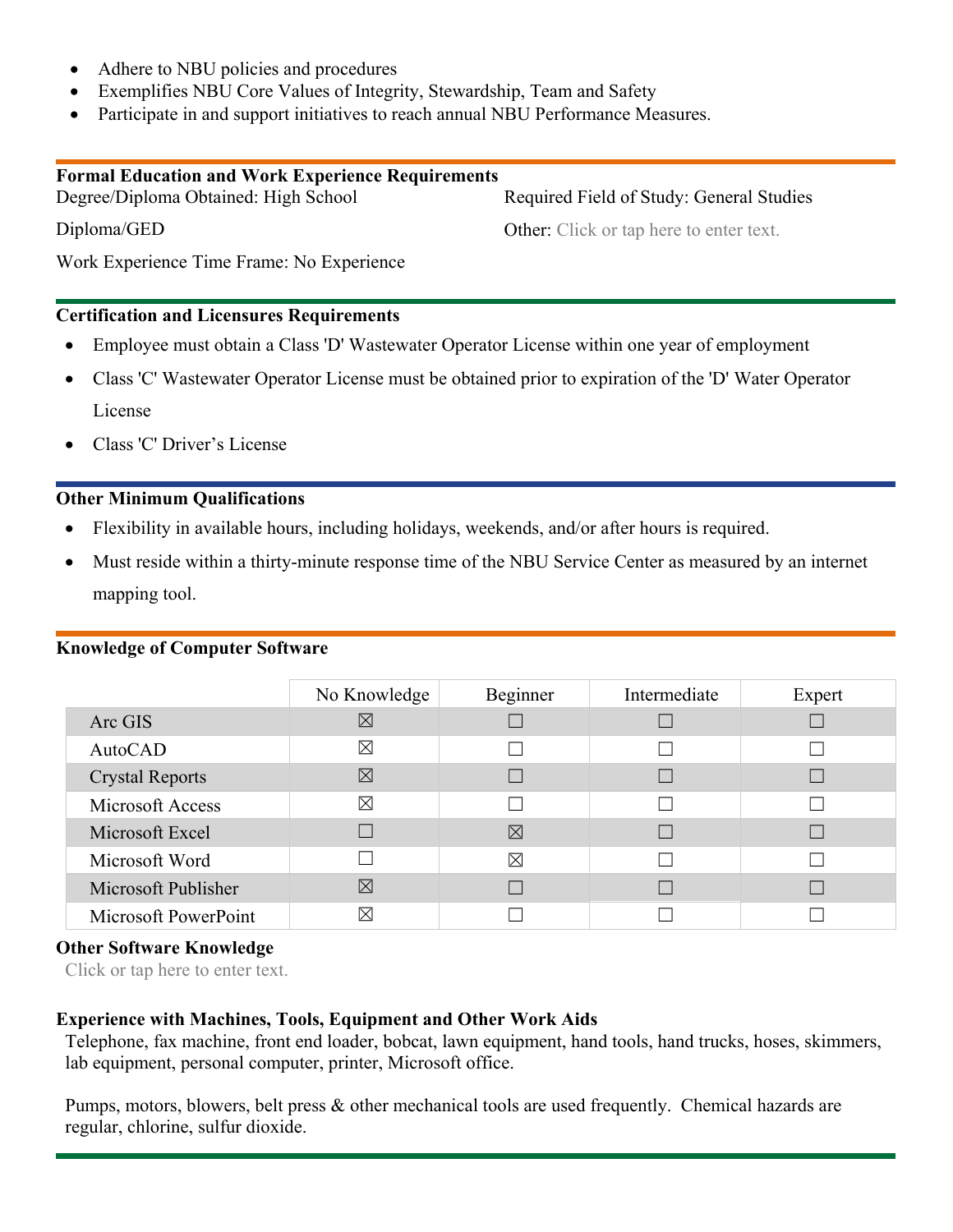## **Physical Demands**

**Standing:** Constantly

- $\Box$ Making Presentations
- ☒ Observing Work Sites
- $\boxtimes$  Observing Work Duties
- $\boxtimes$  Communication with Co-Workers

## **Fine Dexterity:** Occasionally

- ☒ Computer Keyboard
- ☒ Telephone Keypad
- ☒ Calculator
- $\boxtimes$  Calibrating Equipment

**Walking:** Constantly

☒ To Other Departments/Office/Office Equipment ☒ Around Worksite

**Carrying:** Occasionally

- $\boxtimes$  Supplies
- $\boxtimes$  Equipment
- $\Box$  Files

## **Sitting:** Occasionally

- ☐ Desk Work
- $\Box$  Meetings
- $\boxtimes$  Driving

**Reaching:** Occasionally

- $\boxtimes$  For Supplies
- $\Box$  For Files

## **Handling: Occasionally**

- ☒ Paperwork
- ☐ Monies

**Kneeling: Occasionally** 

 $\Box$  Filing in Lower Drawers

☒ Retrieving Items from Lower Shelves/Ground

## **Pushing/Pulling:** Frequently

- $\Box$  File Drawers
- $\boxtimes$  Equipment
- $\Box$  Table and Chairs
- ☒ Hose

**Climbing:** Rarely ☒ Stairs

- ☒ Ladder
- □ Step Stool
- ☒ Onto Equipment

## **Vision:** Constantly

- ☒ Reading
- □ Computer Screen
- $\boxtimes$  Driving
- ☒ Observing Worksite

## **Foot Controls:** Frequently

- $\boxtimes$  Driving
- ☒ Operating Heavy Equipment
- $\Box$  Dictaphone

## **Balancing:** Occasionally

- ☒ On Ladder
- ☒ On Equipment
- □ On Step Stool

## **Bending:** Frequently

- $\Box$  Filing in Lower Drawers
- ☒ Retrieving Items from Lower Shelves/Ground
- ☒ Making Repairs

**Crouching:** Occasionally  $\boxtimes$  Filing in Lower Drawers ☐ Retrieving Items from Lower Shelves/Ground

**Crawling:** Rarely ☒ Under Equipment  $\Box$  Inside Attics/Pipes/Ditches

**Hearing:** Constantly ☒ Communication Via Telephone/Radio/To Co-Workers/Public  $\boxtimes$  Listening to Equipment

**Twisting:** Frequently □ From Computer to Telephone  $\boxtimes$  Getting Inside Vehicle

**Talking:** Frequently ☒ Communication Via Telephone/Radio/To-Co-Workers/Public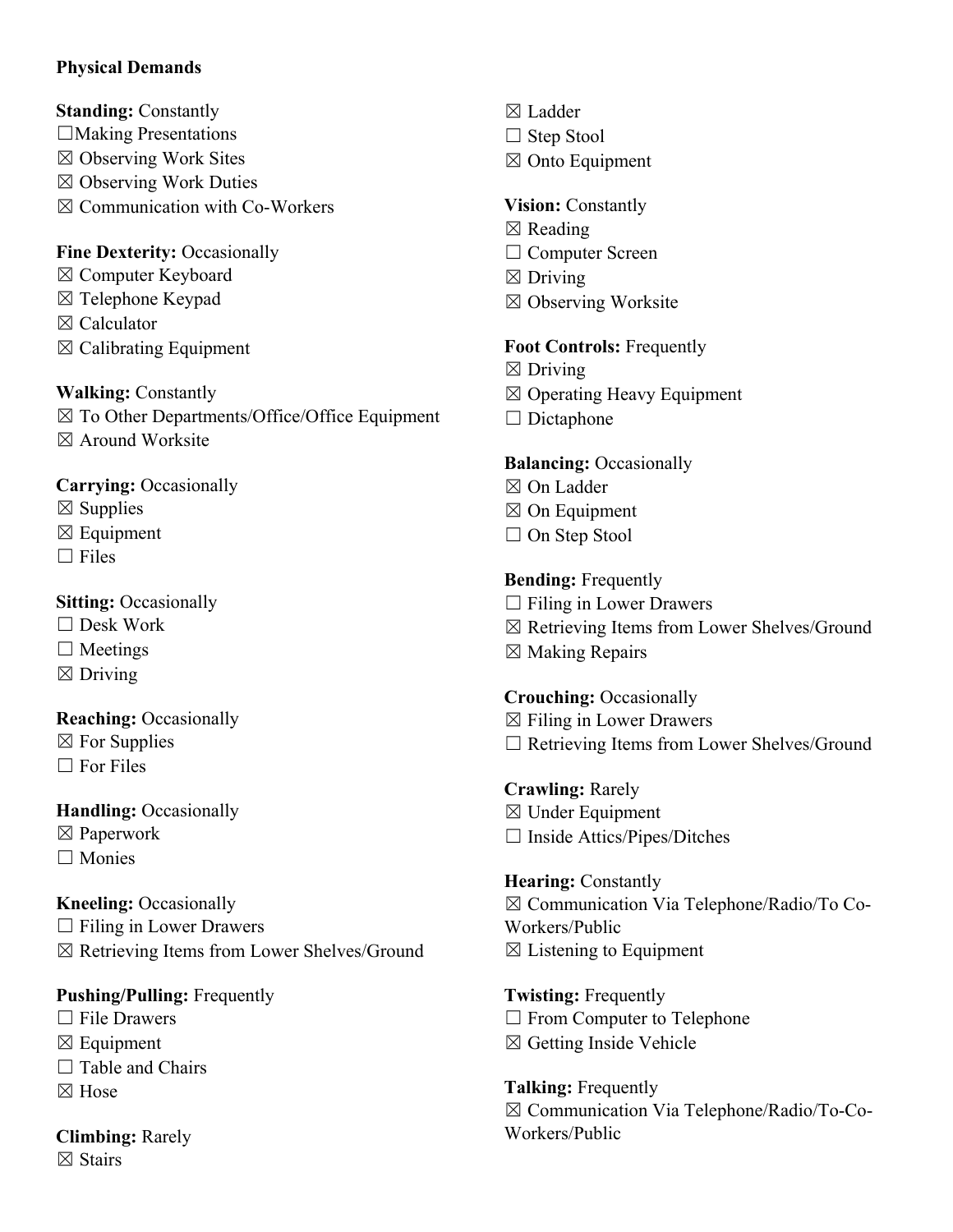## **Environmental Factors**

|                                                                                           | Never | Seasonally | Per Year     | Per Month         | Several Times Several Times Several Times<br>Per Week | Daily       |
|-------------------------------------------------------------------------------------------|-------|------------|--------------|-------------------|-------------------------------------------------------|-------------|
| <b>Extreme Temperature</b><br>(Heat, cold, extreme temp.<br>change)                       |       |            |              |                   |                                                       | $\boxtimes$ |
| Wetness and/or humidity<br>(bodily discomfort from<br>moisture)                           |       |            |              |                   |                                                       | $\boxtimes$ |
| <b>Respiratory Hazards</b><br>(Fumes, gases,<br>chemicals, dust, and dirt)                |       |            |              |                   |                                                       | $\boxtimes$ |
| Noise and Vibration<br>(sufficient to cause<br>hearing loss)                              |       |            |              | $\Box$            |                                                       | $\boxtimes$ |
| Physical Hazards<br>(High voltage,<br>dangerous<br>machinery,<br>aggressive<br>Customers) |       |            | $\mathsf{L}$ | $\vert \ \ \vert$ | $\Box$                                                | $\boxtimes$ |

# **Health and Safety Conditions**

|                                 | Never<br>(Never<br>Occurs) | Rarely<br>(Less than 1)<br>hour per<br>week) | Occasionally<br>$(1/3 \text{ or more})$<br>of the time) | Frequently<br>(From $1/3$ to<br>$2/3$ of the<br>time) | Constantly<br>$(2/3 \text{ or more})$<br>of the time) |
|---------------------------------|----------------------------|----------------------------------------------|---------------------------------------------------------|-------------------------------------------------------|-------------------------------------------------------|
| <b>Mechanical Hazards</b>       |                            |                                              | $\Box$                                                  | $\boxtimes$                                           |                                                       |
| <b>Chemical Hazards</b>         |                            |                                              | П                                                       |                                                       | $\boxtimes$                                           |
| <b>Electrical Hazards</b>       |                            |                                              | $\boxtimes$                                             |                                                       |                                                       |
| Fire Hazards                    |                            | $\boxtimes$                                  | $\Box$                                                  |                                                       |                                                       |
| Explosives                      |                            | $\boxtimes$                                  |                                                         |                                                       |                                                       |
| <b>Communicable Diseases</b>    |                            |                                              | Π                                                       |                                                       | $\boxtimes$                                           |
| <b>Physical Danger or Abuse</b> |                            |                                              |                                                         | $\boxtimes$                                           |                                                       |

**Other:** Click or tap here to enter text.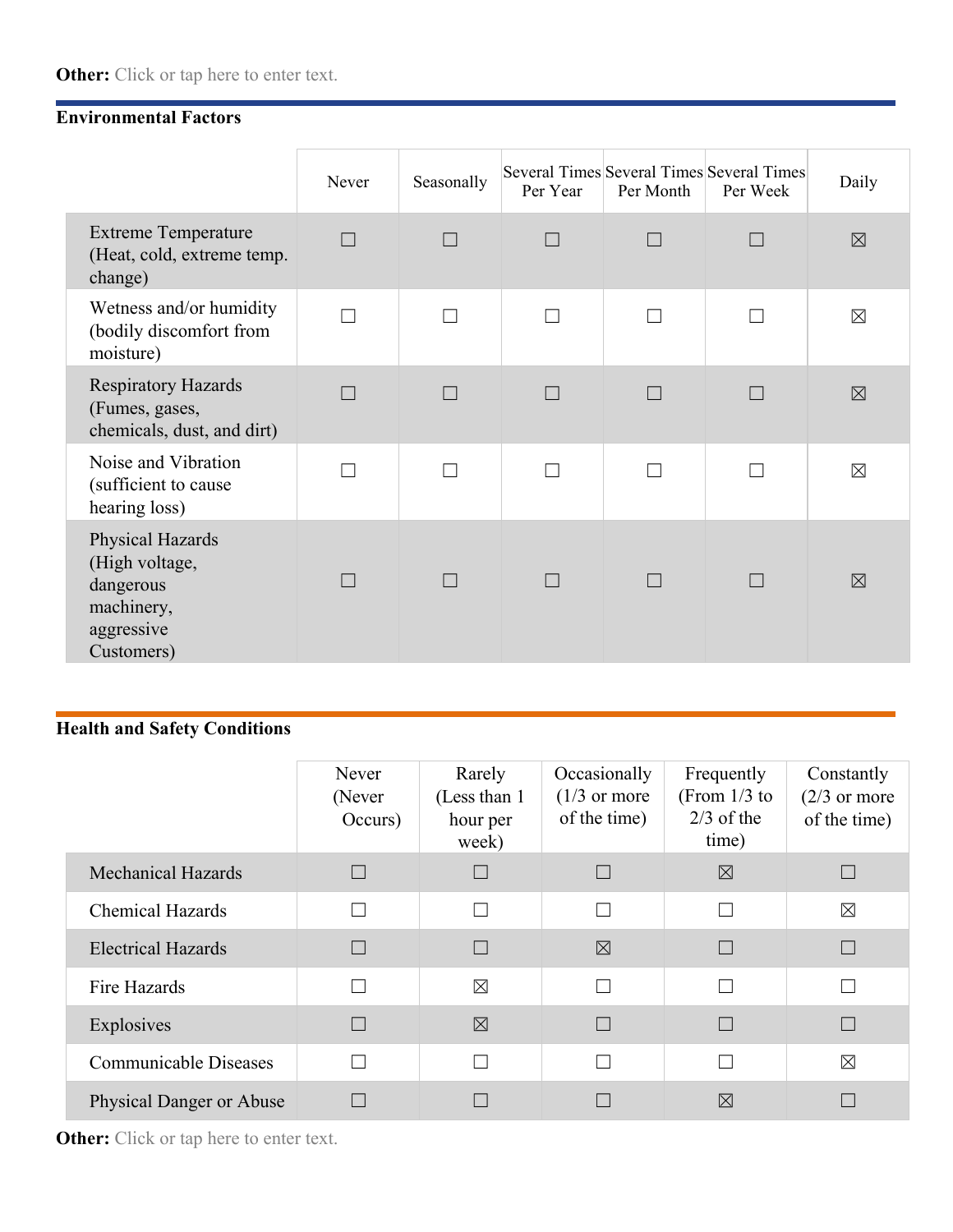### **Primary Work Environment:** Outdoors/Field

Other: Click or tap here to enter text.

#### **Overall Strength Demands**

- $\Box$  Sedentary Exerting up to 10 pounds occasionally or negligible weight frequently, mostly sitting
- $\Box$  Light Exerting up to 20 pounds occasionally, 10 pounds frequently, walking or standing often
- $\Box$  Medium Exerting 20 50 pounds occasionally, 10 25 pounds frequently, or 10 pounds constantly
- $\boxtimes$  Heavy Exerting 50 100 pounds occasionally, 25 50 pounds frequently, or 10 20 pounds constantly
- $\Box$  Very Heavy Exerting 50 pounds constantly

#### **Non-Physical Demands**

|                                                  | Never  | Rarely | Occasionally | Frequently   | Constantly |
|--------------------------------------------------|--------|--------|--------------|--------------|------------|
| <b>Time Pressure</b>                             | H      |        | $\boxtimes$  |              |            |
| <b>Emergency Situations</b>                      |        |        | $\boxtimes$  |              |            |
| Frequent Change of Task                          | $\Box$ |        | $\boxtimes$  |              |            |
| Irregular<br>Schedule/Overtime                   |        |        | $\times$     |              |            |
| Performing Multiple Tasks<br>Simultaneously      | H      |        | $\boxtimes$  |              |            |
| Working Closely with<br>Others as Part of a Team |        |        |              | $\boxtimes$  |            |
| <b>Tedious or Exacting Work</b>                  | $\Box$ |        | $\boxtimes$  | $\mathbf{L}$ |            |
| Noisy/Distracting<br>Environment<br>-----        |        |        | $\times$     |              |            |

**Other:** Click or tap here to enter text.

### **Employee Statement of Understanding**

THIS JOB DESCRIPTION DOES NOT CONSTITUTE AN EMPLOYEE AGREEMENT BETWEEN NEW BRAUNFELS UTILITIES (NBU) AND THE EMPLOYEE. Nothing is this position description restricts NBU's ability to